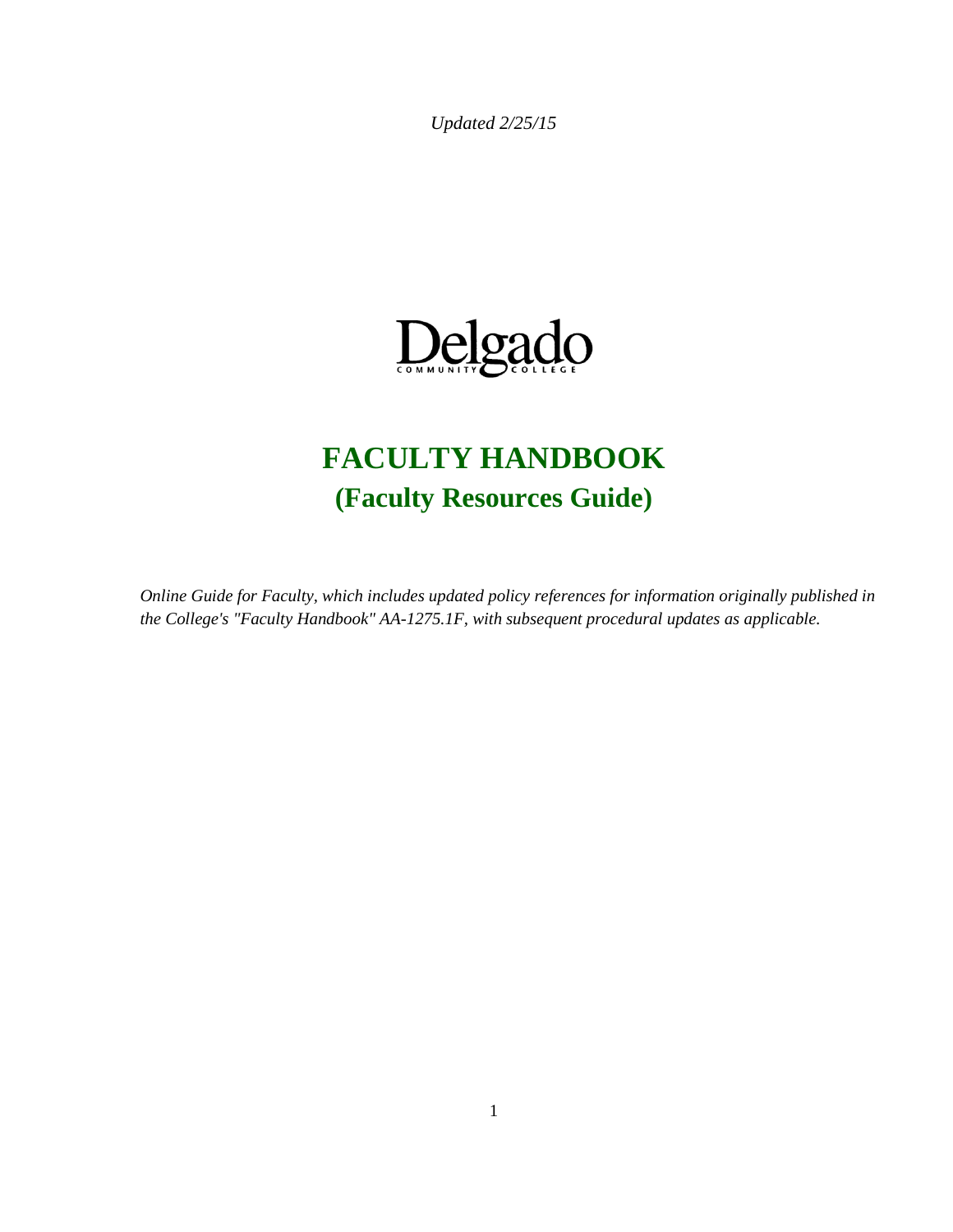

### **TABLE OF CONTENTS**

#### **I. [Employment Categories of Academic Positions](http://www.dcc.edu/departments/policy-office/academicaffairspolicies/facultyresourceguide/employmentcategories.aspx)**

- Employment Categories of Academic Support Staff
- Employment Categories of Faculty

#### **II. [Job Descriptions for Academic Positions](http://www.dcc.edu/departments/policy-office/academicaffairspolicies/facultyresourceguide/jobdescriptions.aspx)**

- Job Description for Departmental Chairs
- Job Description for Instructional Faculty
- Job Description for Lab Assistants
- Job Description for Librarians
- Adjunct Faculty Workload Requirements and Responsibilities

#### **III. [Requirements and Responsibilities of Faculty](http://www.dcc.edu/departments/policy-office/academicaffairspolicies/facultyresourceguide/reqandrespoffaculty.aspx)**

- A. Documents Pertaining to Faculty Requirements and Responsibilities
	- Rights, Duties and Responsibilities of the Academic Staff
	- Professional and Educational Requirements for Faculty
	- Workload Requirements
	- Faculty Evaluation and Improvement of Instruction
	- Classroom Expectations, Evaluation of Instruction and/or Other Responsibilities
	- Faculty Evaluation of Students
	- Faculty Responsibilities Regarding Student Attendance & Changing Sections Due to Changes in Students' Work Schedule
	- Faculty Responsibilities Beyond the Classroom
	- Faculty Attendance and Leave
- B. Other Documents Pertaining to Faculty Requirements and Responsibilities
	- Academic Appeals Procedures
	- Field Trips
	- End-of-Semester Checkout Procedures
	- Master Syllabus and Course Syllabi
	- Minimum Class Size
	- Textbook/Course Materials Adoption
	- Released Time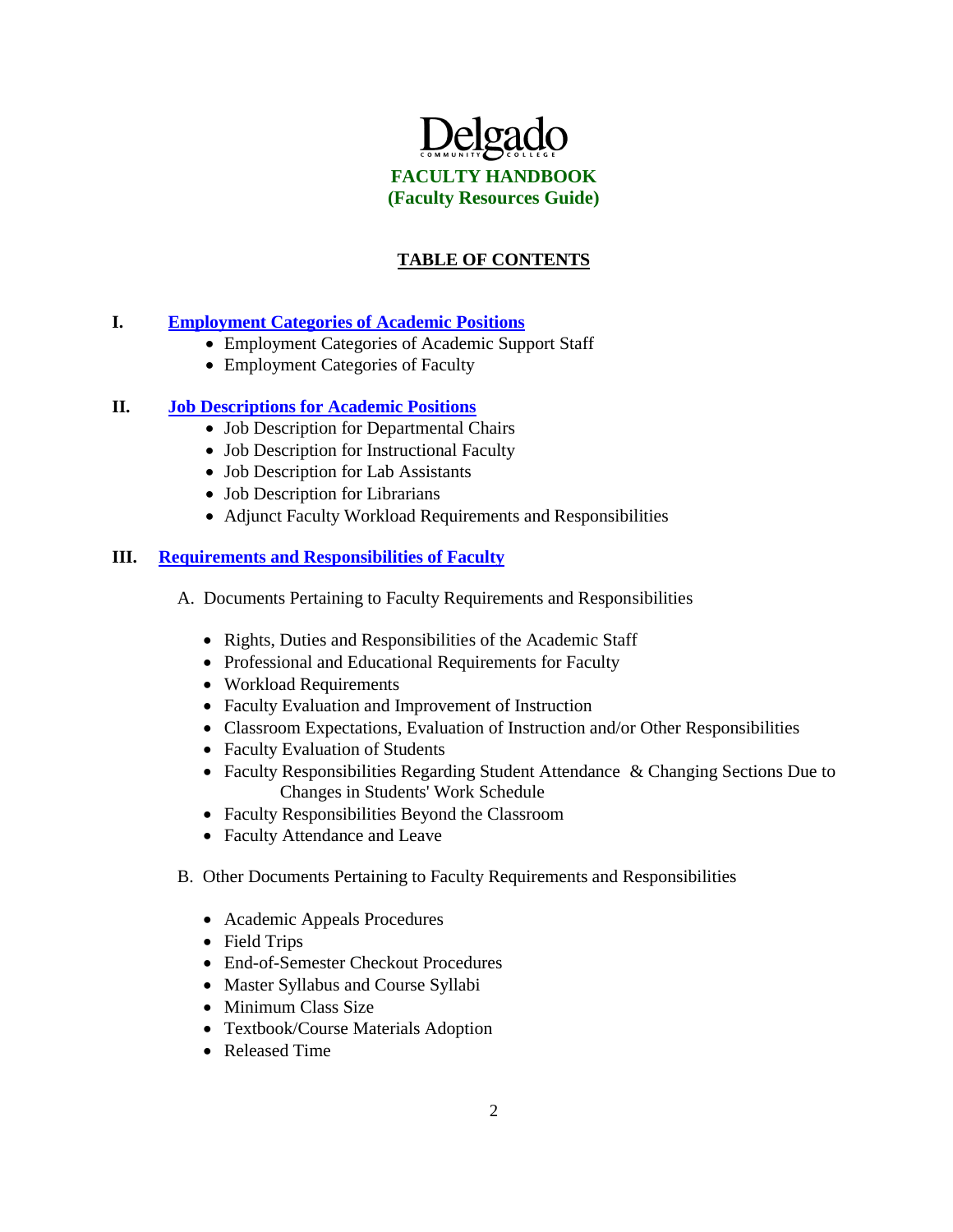### **IV. [Other Policies Important to Faculty](http://www.dcc.edu/departments/policy-office/academicaffairspolicies/facultyresourceguide/otherpolicies.aspx)**

- Academic Freedom
- Faculty Responsibility and Authority in Academic and Governance Matters
- Promotion-In-Rank
- Grievance Procedures for Faculty
- Employment Relationship
- Discipline Procedures
- Persons with Disabilities
- Student Judicial Code
- Classroom Disruption Procedures
- Behavioral Intervention Team Procedures

### **V. [Other Resources Important to Faculty](http://www.dcc.edu/departments/policy-office/academicaffairspolicies/facultyresourceguide/otherresources.aspx)**

- "Handling Classroom Disruption A Guide for Faculty Members at Delgado"
- "Preventing Classroom Disruption- It's Your Responsibility" Student Brochure
- Office of Student Life's "Important Links for Faculty"
- Office of Student Life's Distressed Students Brochure: "Student Referral Guide"

#### **VI. Faculty Senate Information**

• [Faculty Senate Bylaws](http://docushare3.dcc.edu/docushare/dsweb/Get/Document-2793/)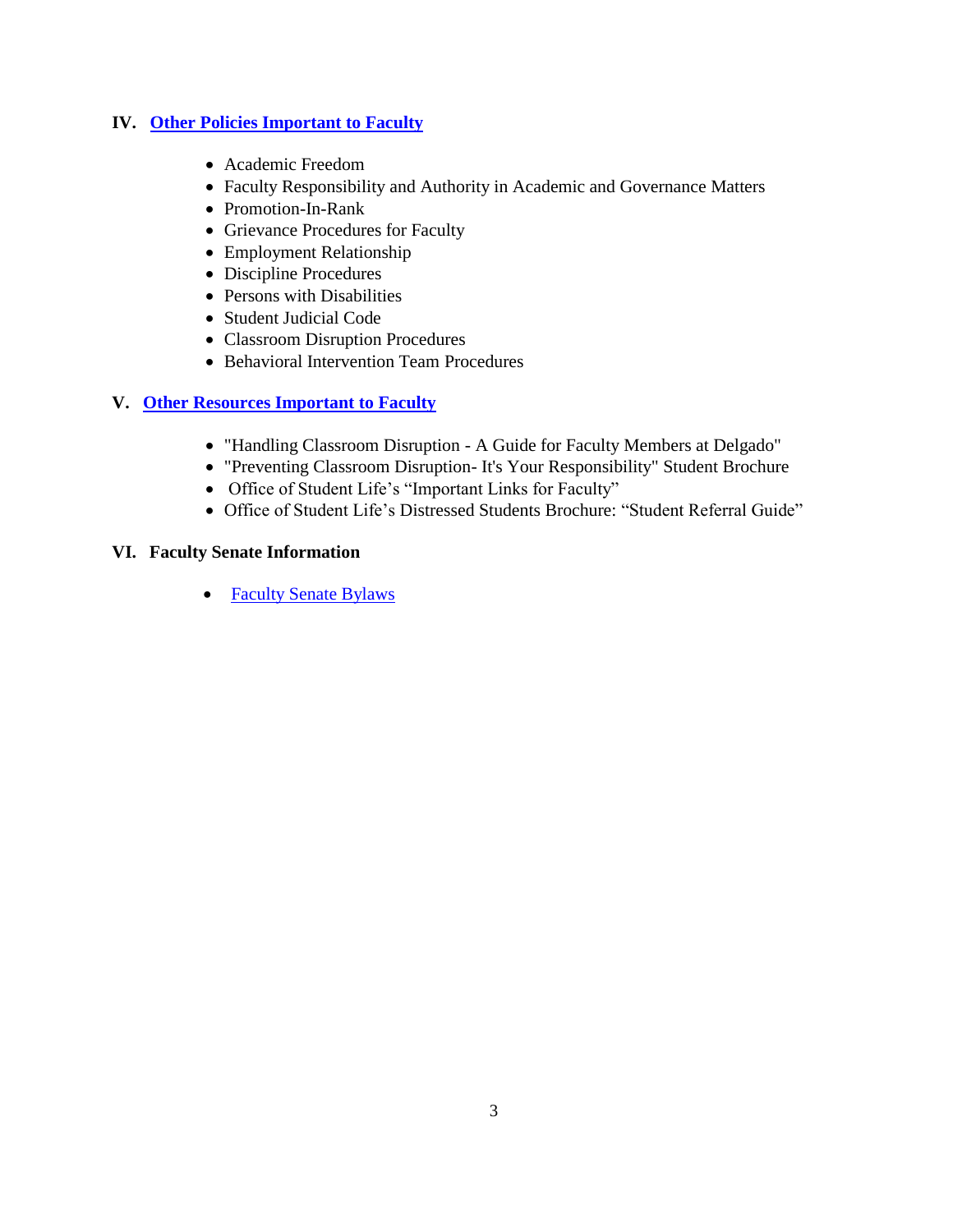## **I. [Employment Categories of Academic Positions](http://www.dcc.edu/departments/policy-office/academicaffairspolicies/facultyresourceguide/employmentcategories.aspx)**

Includes Employee Categories of Faculty and Academic Support Staff positions, as per Internal Policy and Procedure [BAA-L50, "Human Resources System \(HRS\) Employee Categories"](http://docushare3.dcc.edu/docushare/dsweb/Get/Document-2277)

[Employment Categories of Academic Support Staff](http://docushare3.dcc.edu/docushare/dsweb/Get/Document-2232/Faculty+Handbook+-+Employment+Categories+for+Academic+Support+Staff.doc)

Employee Categories of Academic Support Staff positions, as per Internal Policy and Procedure BAA-L50, "Human Resources System (HRS) Employee Categories"

[Employment Categories of Faculty](http://docushare3.dcc.edu/docushare/dsweb/Get/Document-2231/Faculty+Handbook+-+Employment+Categories+for+Faculty.doc)

Employee Categories of Faculty Positions, as per Internal Policy and Procedure BAA-L50, "Human Resources System (HRS) Employee Categories"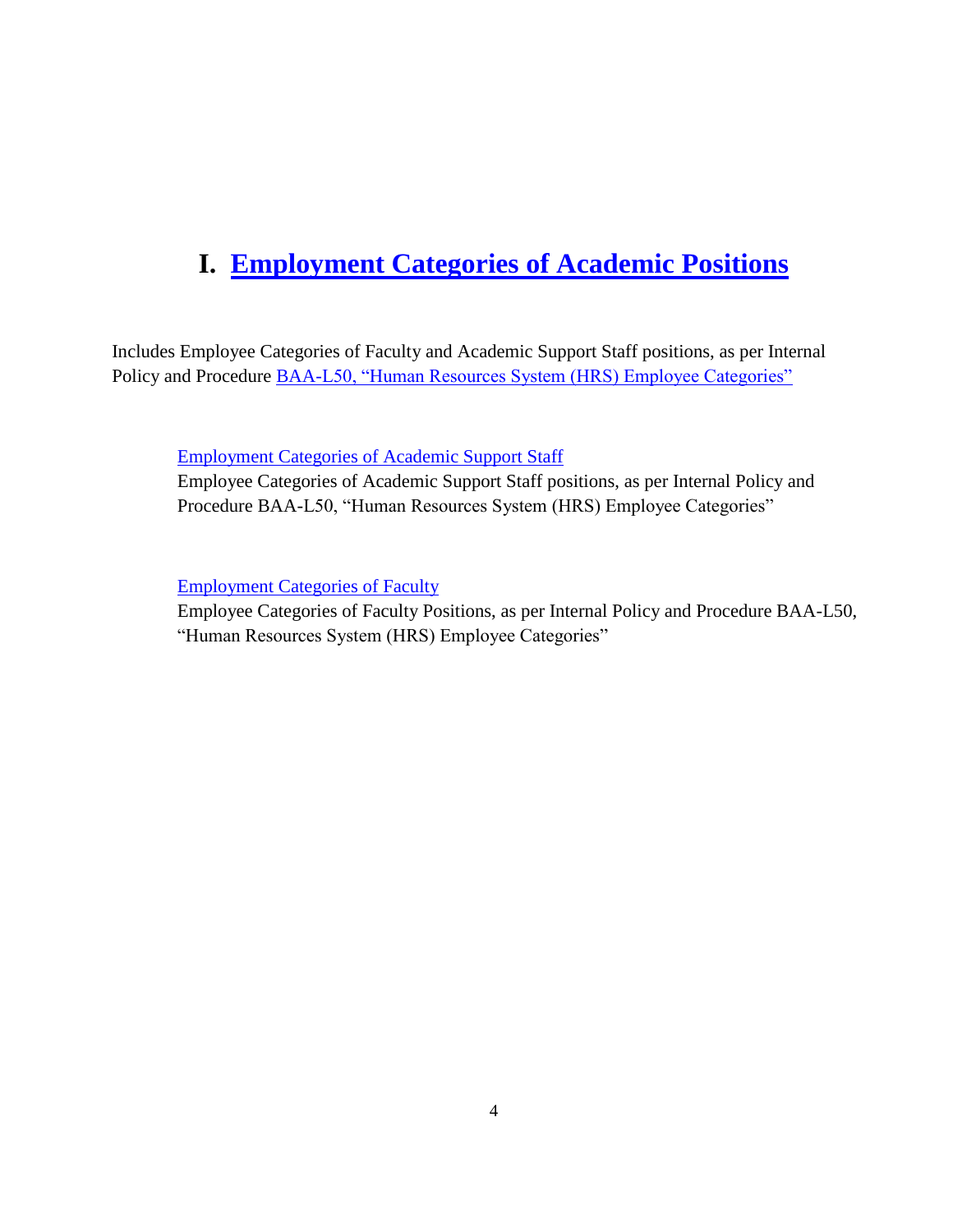### **II. [Job Descriptions for Academic Positions](http://www.dcc.edu/departments/policy-office/academicaffairspolicies/facultyresourceguide/jobdescriptions.aspx)**

Includes job descriptions for instructional faculty, librarians, and lab assistants, as originally issued in AA-1275.1F, Faculty Handbook, as well as department chair job description as approved in August 2004. These include subsequent procedural updates, as applicable.

- [Job Description for Departmental Chairs](http://docushare3.dcc.edu/docushare/dsweb/Get/Document-2249/Faculty+Handbook+-+Job+Description+for+Department+Chair.doc)
- [Job Description for Instructional Faculty](http://docushare3.dcc.edu/docushare/dsweb/Get/Document-2236/Faculty+Handbook+-+Job+Description+for+Instructional+Faculty.doc)
- [Job Description for Lab Assistants](http://docushare3.dcc.edu/docushare/dsweb/Get/Document-2250/Faculty+Handbook+-+Job+Description+for+Lab+Assistants.doc)
- [Job Description for Librarians](http://docushare3.dcc.edu/docushare/dsweb/Get/Document-2251/Faculty+Handbook+-+Job+Description+for+Librarians.doc)
- [Adjunct Faculty Workload Requirements/Responsibilities](http://docushare3.dcc.edu/docushare/dsweb/Get/Document-5513)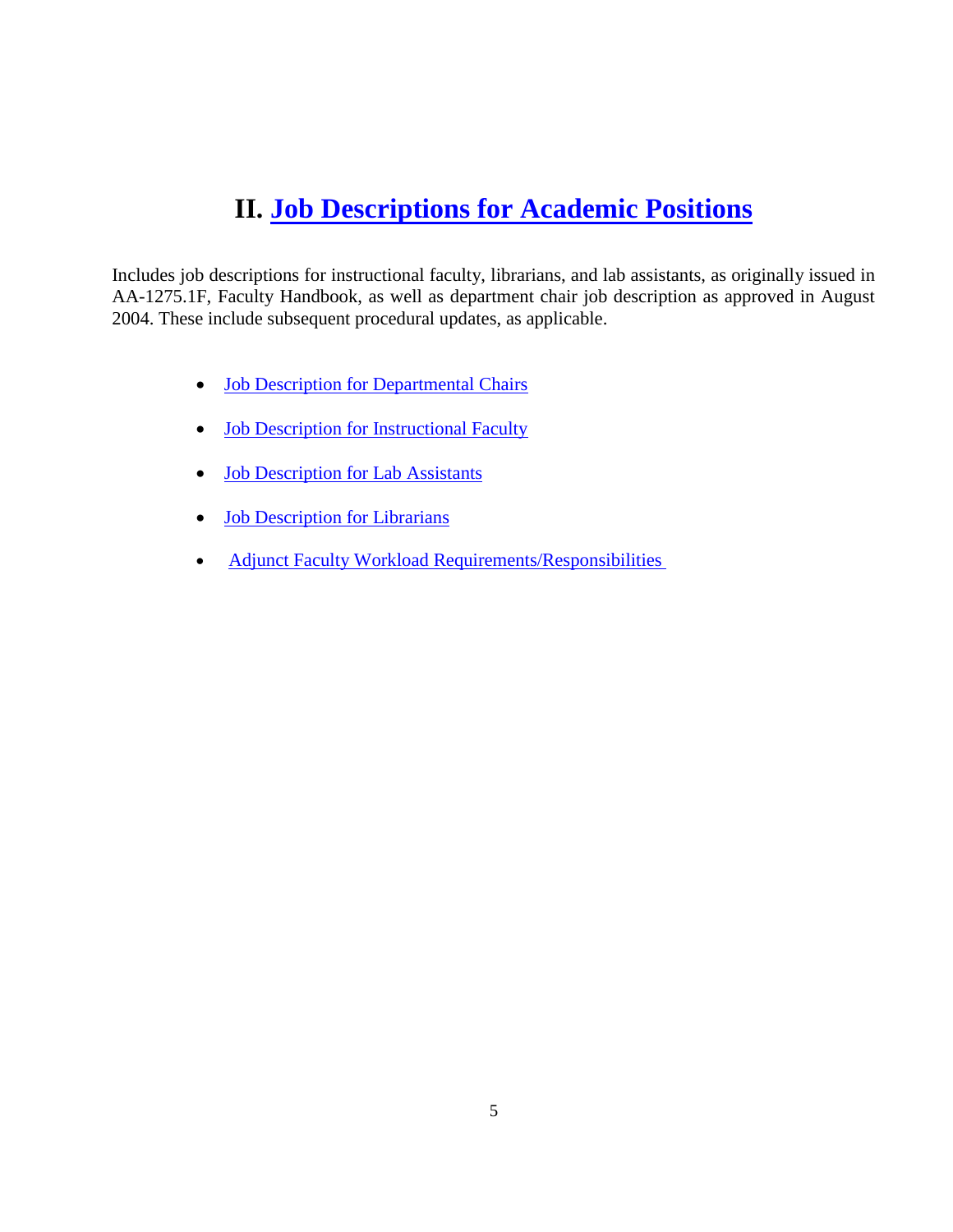## **III. [Requirements and Responsibilities of Faculty](http://www.dcc.edu/departments/policy-office/academicaffairspolicies/facultyresourceguide/reqandrespoffaculty.aspx)**

Information and links to policies and related documents concerning requirements and responsibilities of faculty are provided:

### A. [Documents Pertaining to Faculty Requirements and Responsibilities](http://www.dcc.edu/departments/policy-office/academicaffairspolicies/facultyresourceguide/reqandrespoffaculty.aspx)

Includes information and links to *policies* concerning Rights, Duties and Responsibilities of the Academic Staff (LCTCS policy); Professional and Educational Requirements for Faculty; Workload Requirements; and Faculty Evaluation and Improvement of instruction, and *policy documents* concerning Classroom Expectations; Responsibilities Pertaining to Student Evaluation of Instruction; Supervisor Evaluation of Instruction and/or Other Responsibilities; Faculty Responsibilities Regarding Student Attendance and Changing Sections Due to Changes in Students' Work Schedule; and Faculty Responsibilities Beyond the Classroom:

- [Rights, Duties and Responsibilities of the Academic Staff,](http://docushare3.dcc.edu/docushare/dsweb/Get/Document-2235/LCTCS+Policy+I.1.038+Rights%2C+Duties+and+Responsibilities+of+the+Academic+Staff.pdf) LCTCS Policy #1.038
- [AA-2122.4H Professional and Educational Requirements for Faculty](http://docushare3.dcc.edu/docushare/dsweb/Get/Document-137/2122-4h+with+Oral+and+Written+Proficiencey+LRS+Addition+5-07%2C+Attach+A+B+and+C+8-08.pdf)
- [AA-2122.2C Workload Requirements for Full-Time Faculty](http://docushare3.dcc.edu/docushare/dsweb/Get/Document-1538/2122-2C.doc) Includes policy information on work hours, course load, office hours, and college obligations for full-time faculty
- [Adjunct Faculty Workload Requirements and Responsibilities](http://docushare3.dcc.edu/docushare/dsweb/Get/Document-5513) Includes policy information on work hours, course load, office hours, and college obligations for adjunct faculty
- [AA-2220.1C Faculty Evaluation and Improvement of Instruction](http://docushare3.dcc.edu/docushare/dsweb/Get/Document-440/2220-1c+with+Title+Updates+%26+Form+2220-007+addition+Jan+2008.doc)
- [Responsibilities of Faculty Regarding Classroom Expectations, Instructional](http://docushare3.dcc.edu/docushare/dsweb/Get/Document-2237/Faculty+Handbook+-+Evaluation+and+or+Other+Responsibilities.doc)  [Minutes, and Evaluation of Instruction and/or Other Responsibilities](http://docushare3.dcc.edu/docushare/dsweb/Get/Document-2237/Faculty+Handbook+-+Evaluation+and+or+Other+Responsibilities.doc) Includes information/links regarding Expectations of Faculty in the classroom, instructional minutes, student evaluation of instruction, and supervisor evaluation of instruction and/or other responsibilities of faculty
- [Responsibilities of Faculty Regarding Evaluation of Students](http://docushare3.dcc.edu/docushare/dsweb/Get/Document-2252/Faculty+Handbook+-+Evaluation+of+Students.doc) Includes information on student evaluation responsibilities of faculty members
- [Responsibilities of Faculty Regarding Student Attendance, Changing Sections Due](http://docushare3.dcc.edu/docushare/dsweb/Get/Document-2253/Faculty+Handbook+-+Student+Attendance%2C+Student+Work+Schedule.doc)  [to Student's Work Schedule](http://docushare3.dcc.edu/docushare/dsweb/Get/Document-2253/Faculty+Handbook+-+Student+Attendance%2C+Student+Work+Schedule.doc) Includes information on faculty responsibilities regarding student attendance and students' changing sections due to change in students' work schedules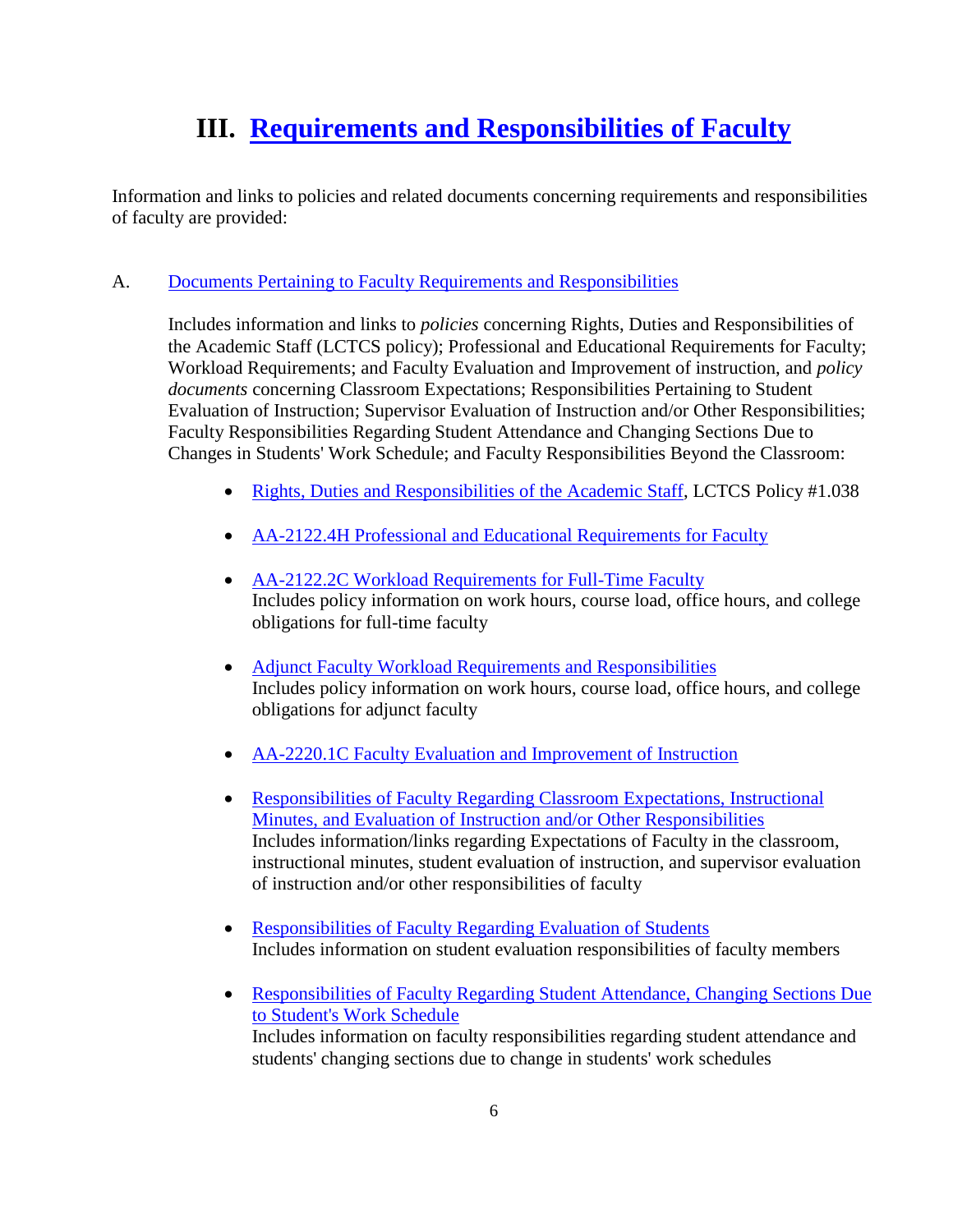- [Responsibilities of Faculty Beyond the Classroom](http://docushare3.dcc.edu/docushare/dsweb/Get/Document-2255/Faculty+Handbook+-+Responsibilities+Beyond+the+Classroom.doc) In accordance with the College's Workload for Full-time Faculty policy, this document describes responsibilities of faculty beyond the classroom.
- [Responsibilities of Faculty Regarding Attendance and Leave](http://docushare3.dcc.edu/docushare/dsweb/Get/Document-2256/Faculty+Handbook+-+Faculty+Attendance+and+Leave.doc) Includes attendance and leave requirements in accordance with LCTCS Policy II.3.003, Leave Establishment Record and Regulations for Unclassified, Non-Civil Service Employees

### B. [Other Documents Pertaining to Faculty Requirements and Responsibilities](http://www.dcc.edu/departments/policy-office/academicaffairspolicies/facultyresourceguide/otherpolicies.aspx)

Includes links to *policies* concerning Academic Appeals Procedures, Field Trips, End-of-Semester Checkout Procedures, Master Syllabus and Course Syllabi, Minimum Class Size, Textbook/Course Materials Adoption, and Released Time.

- **[AA-1440.4B Academic Appeals Procedures](http://docushare3.dcc.edu/docushare/dsweb/Get/Document-1730/1440-4B.pdf)**
- [AA-1502.2A Field Trips](http://docushare3.dcc.edu/docushare/dsweb/Get/Document-913/1502-2a.doc)
- [AA-1502.3A Minimum Class Size](http://docushare3.dcc.edu/docushare/dsweb/Get/Document-545/1502-3a.doc)
- [AA-1503.1A Master Syllabus](http://docushare3.dcc.edu/docushare/dsweb/Get/Document-32/1503-1A+updated+titles+and+objectives+1-08.doc)
- [AA-1504.1B Textbook/Course Materials Adoption](http://docushare3.dcc.edu/docushare/dsweb/Get/Document-33/1504-1b.doc)
- [AA-2122.3A\\* End-of-Semester Checkout](http://docushare3.dcc.edu/docushare/dsweb/Get/Document-1541/2122-3a.pdf) Original policy issued as a Delgado College Issuance (DCI-2122.3A)\*; Forthcoming update to this policy will supersede this information.
- [AA-2420.1C Released Time](http://docushare3.dcc.edu/docushare/dsweb/Get/Document-636/2420-1c.doc)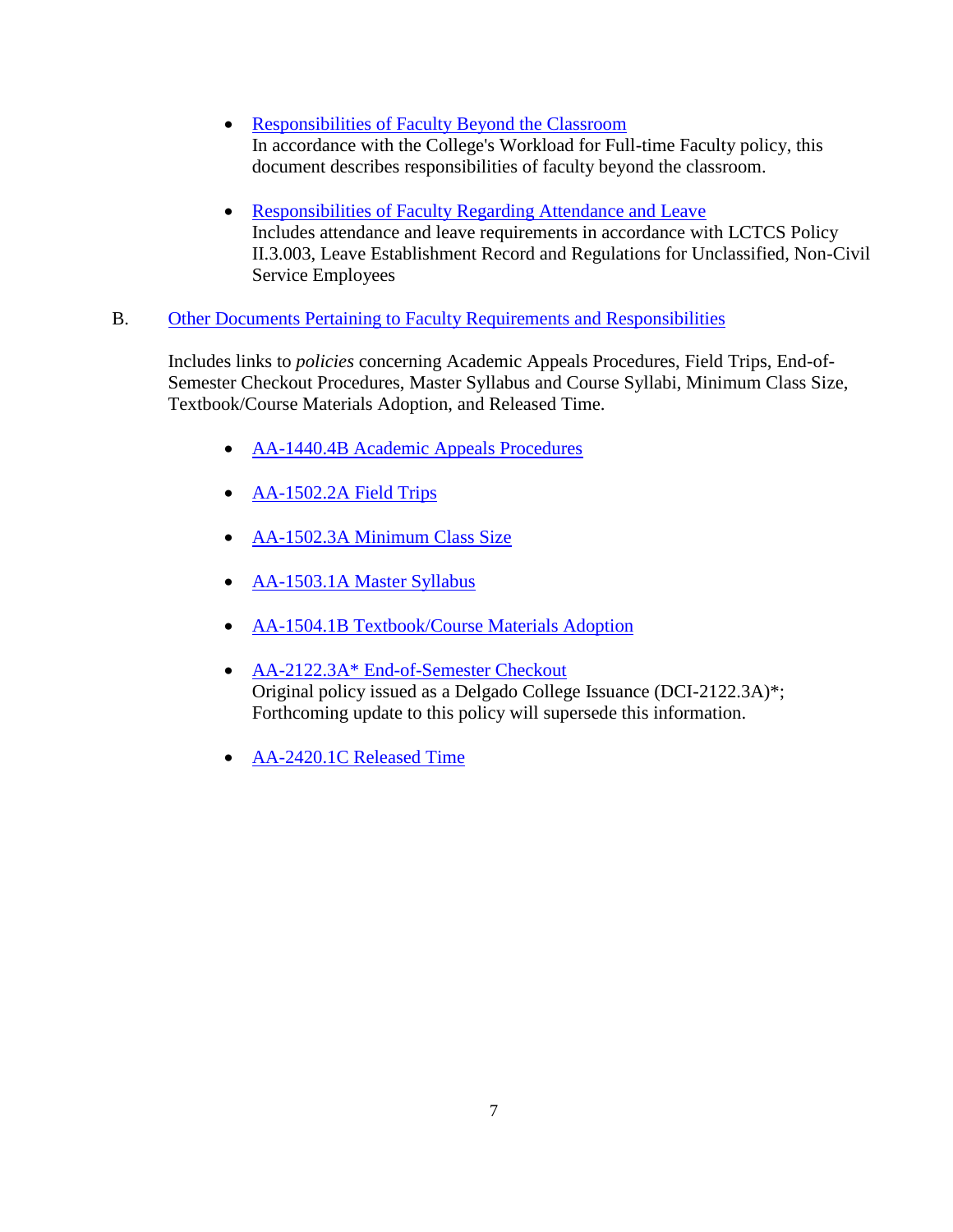### **IV. [Other Policies Important to Faculty](http://www.dcc.edu/departments/policy-office/academicaffairspolicies/facultyresourceguide/otherpolicies.aspx)**

Includes links to *policies* including Academic Freedom, Faculty Responsibility and Authority in Academic and Governance Matters, Promotion-In-Rank, Grievance Procedures for Faculty, Employment Relationship, Discipline Procedures, Persons with Disabilities, Student Judicial Code, and Classroom Disruption Procedures.

- [AA-2150.2 Academic Freedom](http://docushare3.dcc.edu/docushare/dsweb/Get/Document-138/2150-2.DOC)
- [AA-2150.4 Faculty Responsibility and Authority in Academic and Governance](http://docushare3.dcc.edu/docushare/dsweb/Get/Document-2911/2150-4.doc)  **[Matters](http://docushare3.dcc.edu/docushare/dsweb/Get/Document-2911/2150-4.doc)**
- [AA-2321.1I Promotion-in-Rank](http://docushare3.dcc.edu/docushare/dsweb/Get/Document-141/2321-1I+Delgado+Promotion+Policy+12-11-07+Approved+by+LCTCS+Board+3-12-08.pdf)
- [AA-2534.1B Grievance Procedures for Teaching Faculty, Librarians & Academic](http://docushare3.dcc.edu/docushare/dsweb/Get/Document-1199/2534-1B.pdf)  [Counselors with Rank](http://docushare3.dcc.edu/docushare/dsweb/Get/Document-1199/2534-1B.pdf)
- [LCTCS Policy 6.014 Discipline for All Employees](http://docushare3.dcc.edu/docushare/dsweb/Get/Document-3413/LCTCS+Policy+6-014+Discipline+for+All+Employees.pdf)
- [LCTCS Policy 6.016 Employment Relationship for All Employees](http://docushare3.dcc.edu/docushare/dsweb/Get/Document-3441/LCTCS+Policy+6-016+Employment+Relationship+for+All+Employees.pdf)
- [AD-1468.1 Persons with Disabilities](http://docushare3.dcc.edu/docushare/dsweb/Get/Document-60/1468-1.doc)
- SA-1448.1C Student Judicial Code Rights, Responsibilities, and Disciplinary [Procedures](http://docushare3.dcc.edu/docushare/dsweb/Get/Document-80/1448-1C+with+Student+Referral+Form+8-08.pdf)
- [Classroom Disruption Procedures](http://docushare3.dcc.edu/docushare/dsweb/Get/Document-3342/1448-1C+Classroom+Disruption+Procedures.pdf) Procedures used for handling classroom disruptions, in accordance with SA-1448.1C "Student Judicial Code"
- [Behavioral Intervention Team Procedures](http://docushare3.dcc.edu/docushare/dsweb/Get/Document-3970/1448-1C+STAT+Procedures.pdf) Procedures used for addressing distressed students, in accordance with SA-1448.1C "Student Judicial Code"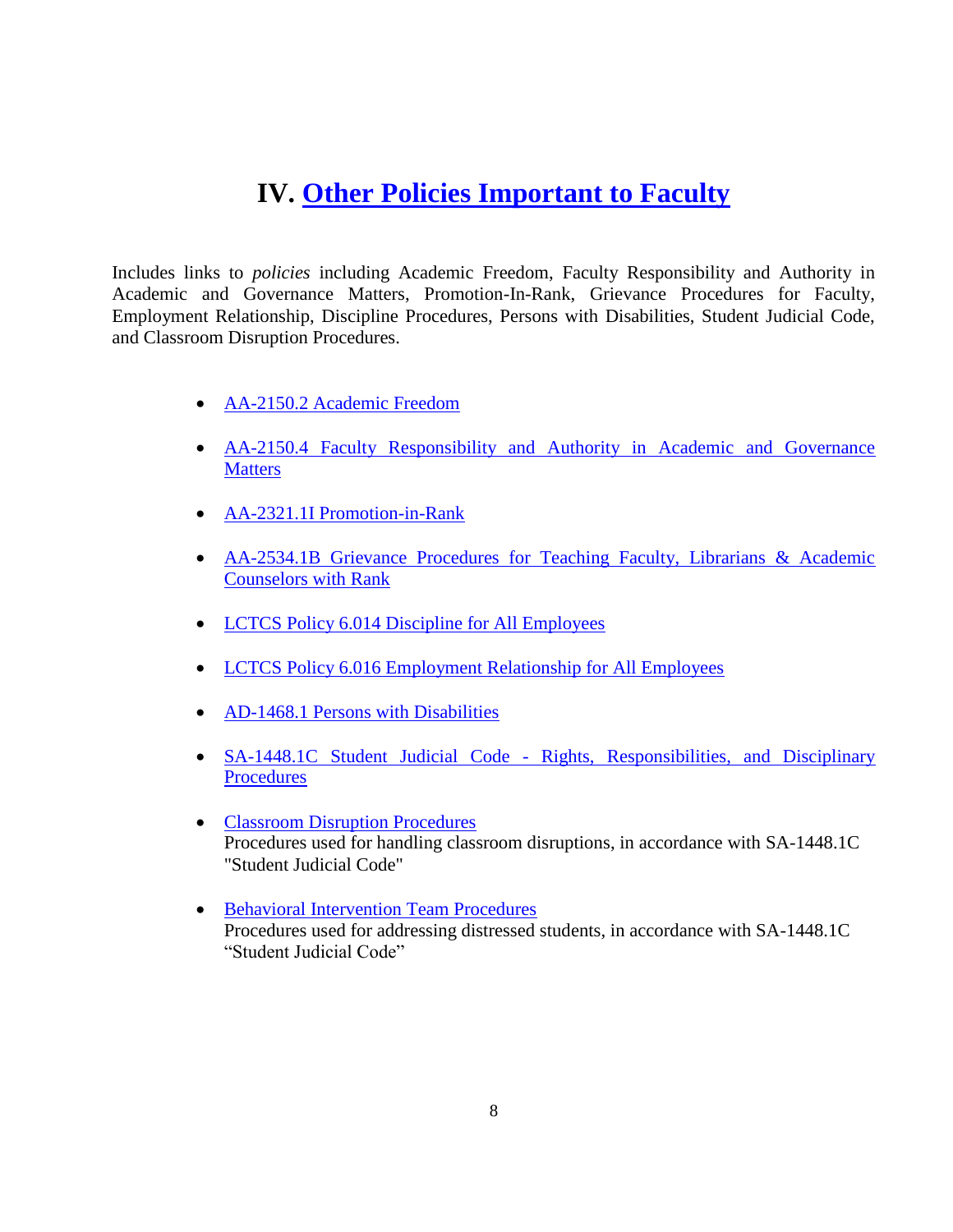## **V. [Other Resources Important to Faculty](http://www.dcc.edu/departments/policy-office/academicaffairspolicies/facultyresourceguide/otherresources.aspx)**

 "Handling Classroom Disruption - [A Guide for Faculty Members at Delgado" Faculty](http://docushare3.dcc.edu/docushare/dsweb/Get/Document-2753/disruptionFACULTY+06BLK.pdf)  [Brochure](http://docushare3.dcc.edu/docushare/dsweb/Get/Document-2753/disruptionFACULTY+06BLK.pdf)

Brochure providing guidance for faculty in handling classroom disruptions, in accordance with the College's "Student Judicial Code" (Policy SA-1448.1B)

- <u>"Preventing Classroom Disruption [It's Your Responsibility" Student Brochure](http://docushare3.dcc.edu/docushare/dsweb/Get/Document-2754/DisruptionSTUDENTBrochure.pdf)</u> Brochure outlining expectations and responsibilities of students within the classroom as well as instructor's rights for addressing classroom disruption, in accordance with the College's "Student Judicial Code" (Policy SA-1448.1B)
- [Office of Student Life's "Important Links for Faculty"](http://www.dcc.edu/studentlife/judicialaffairs-faculty-info.aspx)
- [Office of Student Life's Distressed Students Brochure: "Student Referral Guide"](http://www.dcc.edu/documents/studentlife/judicialaffairs/faculty/SuicideReferralGuide.pdf)